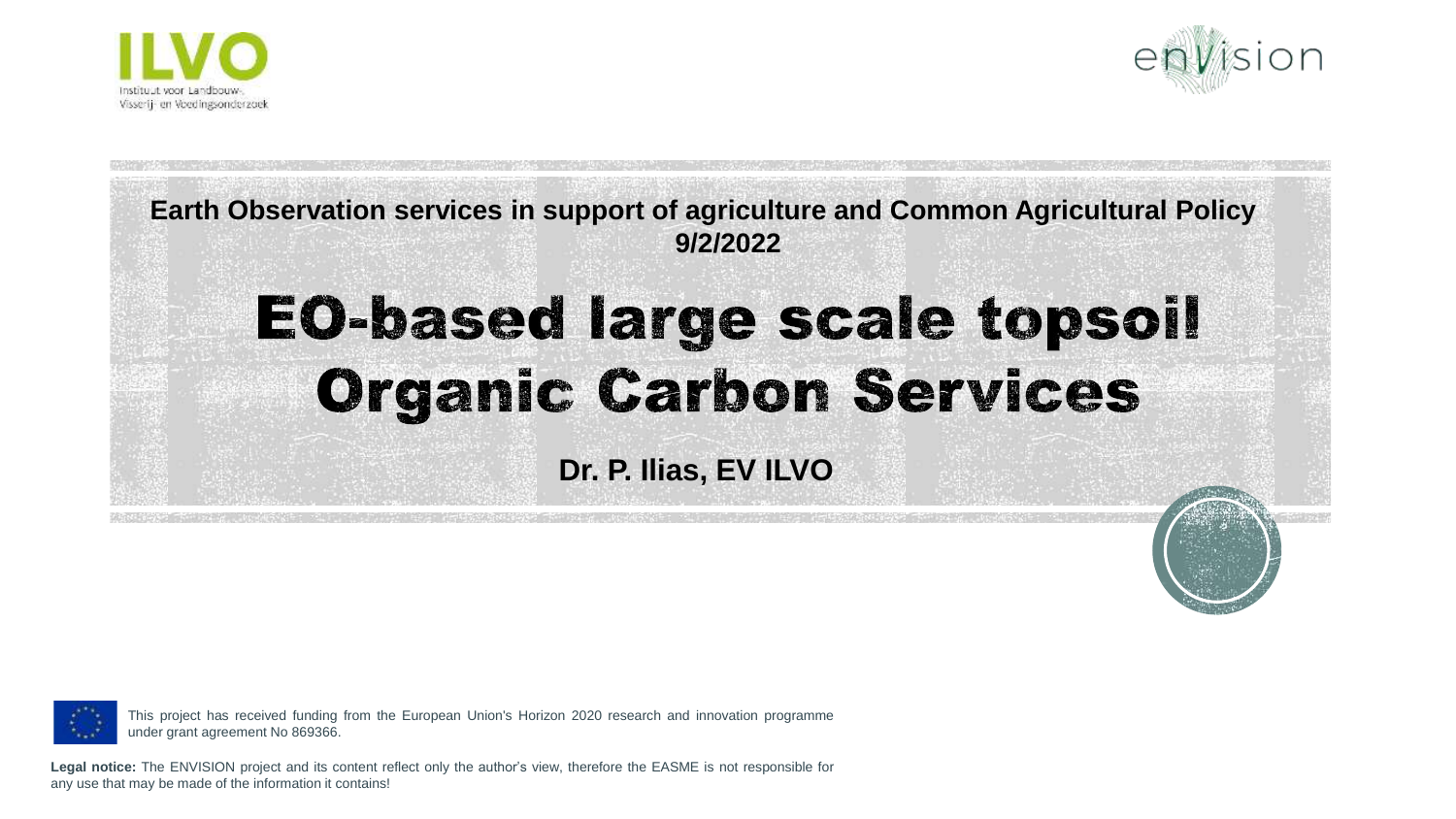#### **ABOUT ME:**

- GeoAI Engineer: Enjoy to design and develop IT solutions by applying Business Analysis best practices .
- Experience in various domains including AgriFood.
- Support current ILVO digitalization activities like the DjustConnect Data Sharing Platform or the Development of EU Food Waste Data Space.
- Responsible for the development of EO based services that can support the Topsoil Organic Carbon Estimation within the ENVISION and EJP-Soil Stereopes projects.





#### **ABOUT ILVO:**

- Flanders Research Institute for Agriculture, Fisheries and Food.
- Research Institute linked to the Flemish government**.**
- Created 85 years ago, 630 employees.
- One of ILVO mission is to support Flemish AgriFood community to its digitalization activities.
	- Data Sharing / API economy.
	- Digital Sovereignty.
	- Precision Smart Farming.





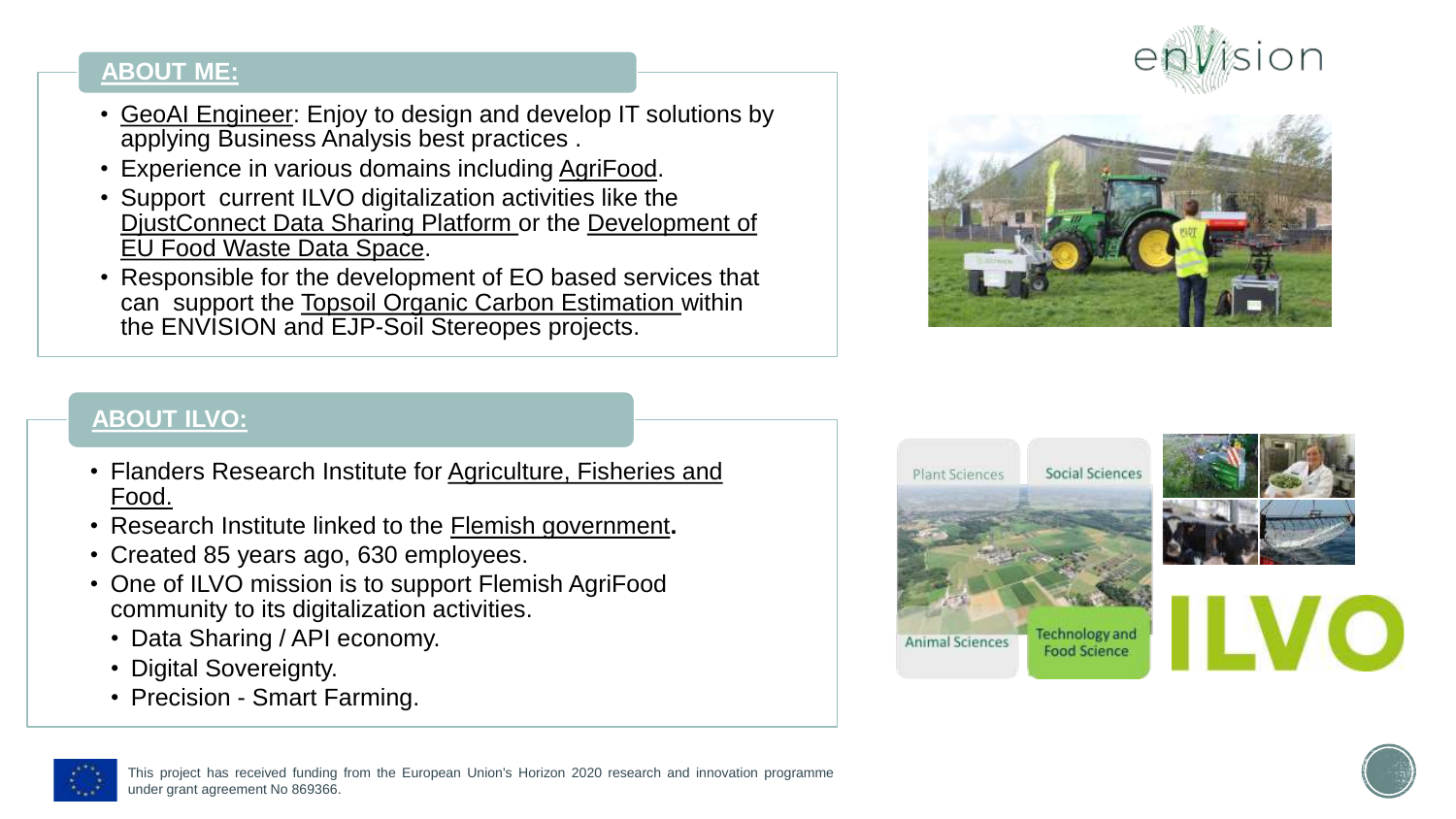

## **Our goal (in short) within ENVISION?**

A service that delivers top-soil qualitative Soil Organic Carbon estimations at a parcel level, governing the CAP needs for soil organic carbon monitoring. The Service should provide estimations for the whole Flemish region (large scale).

## How?

By using Sentinel 2 data (time-series), together with SOC lab measurements of collected soil samples (soil campaign). Using indicators for the assessment of bare soil.





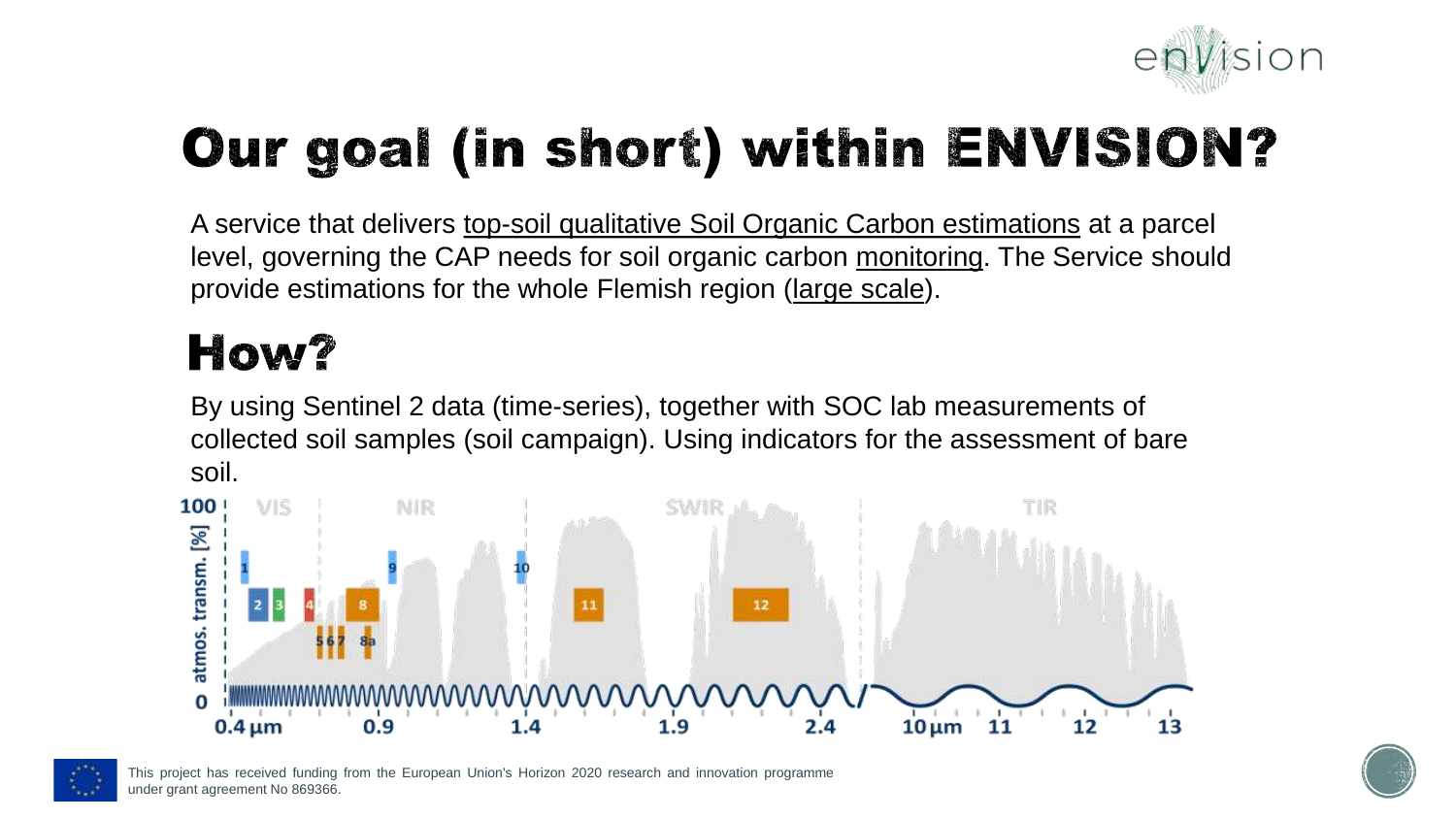## **Significant Methodological Phases**











,,,,,,,,,,,,,,,,,,,,,



**Phase 2: Modeling**



Cloudless Bare Soil Collection (yellow pixels=bare soil)







SOC Maps (West Flanders)

**Phase 3: Model Deployment**



**Phase 5: Improvements Phase 4: Validation**



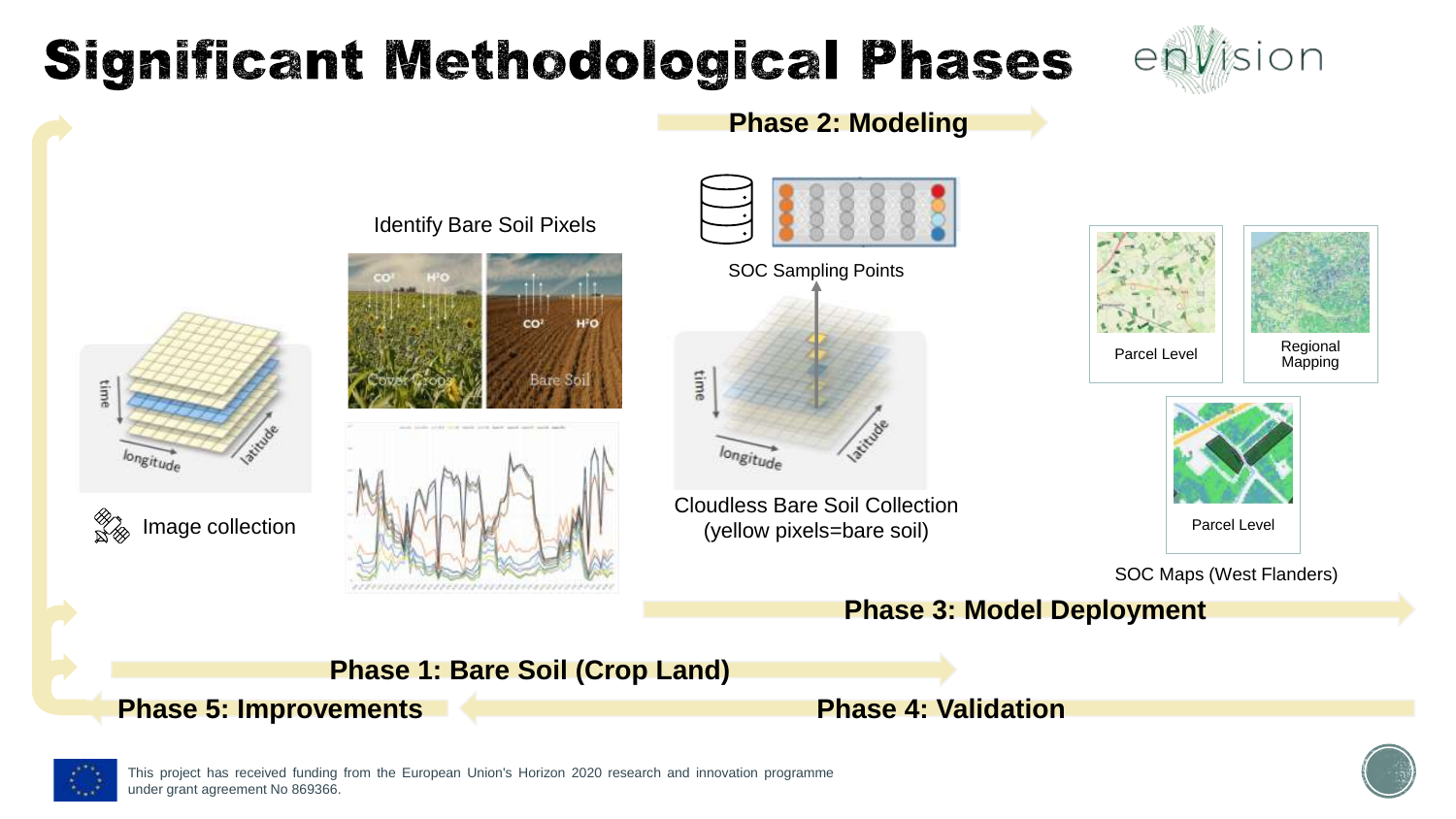## **Flemish Use case**



Enhance and simplify the SOC monitoring process:

- $\checkmark$  Provide a continuous overview of the state of soils.
- $\checkmark$  Avoiding the on-the-spot checks.
- $\checkmark$  Evaluating the SOC level over the whole parcel or farm and no more based on-the-spot inspections.
- $\checkmark$  Reduce effort, time, and resources.
- $\checkmark$  Reduce the administration burden for farmers and for LV.
- $\checkmark$  Reliable information on the declared parcels.







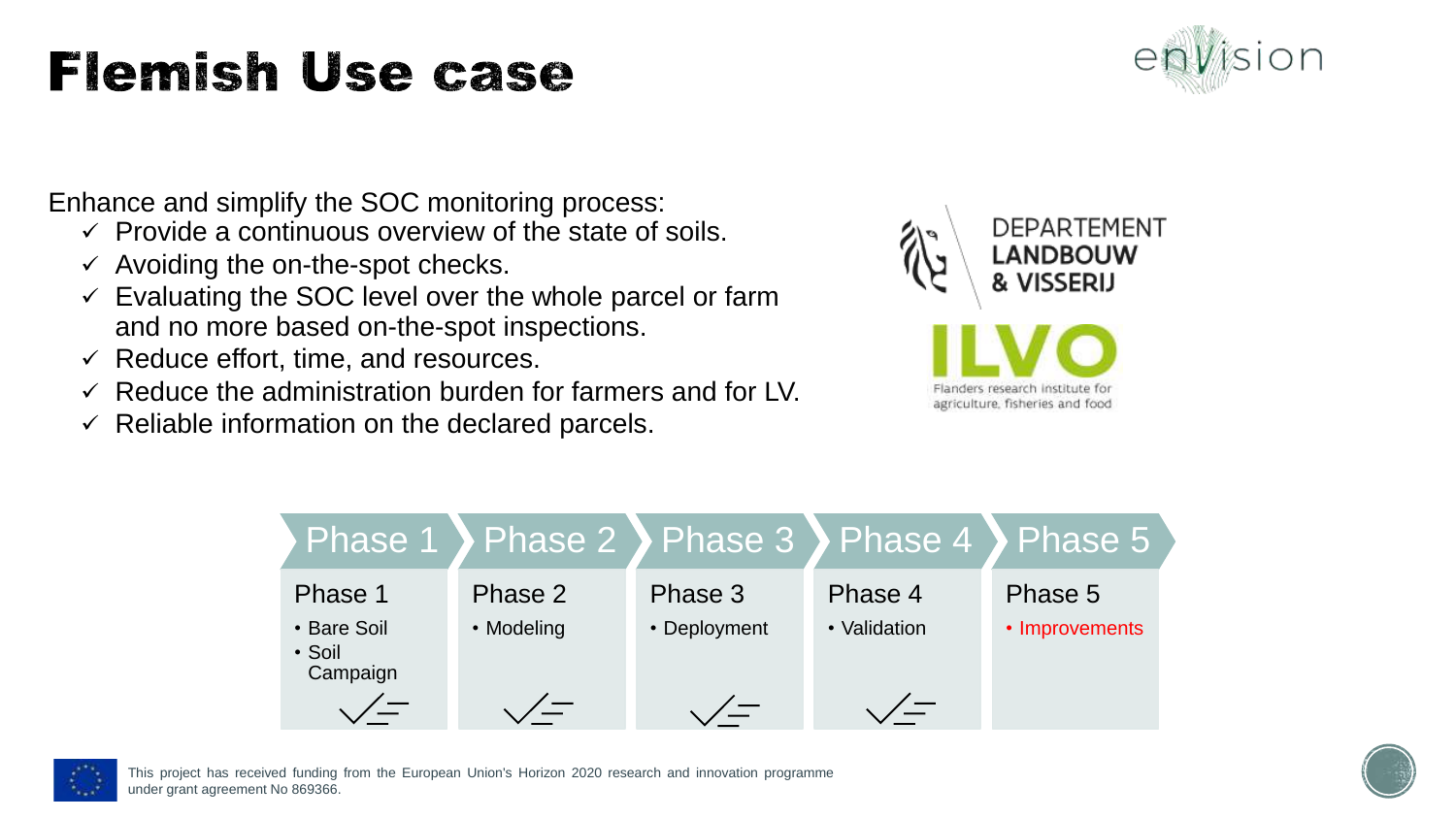# **Feedback and lessons** learned

Major Improvements per phase:

- **Phase 1: Base Soil Assessment in Agricultural (Crop) land.** 
	- $\triangleright$  More focus/work to understand the story of data sets. Deal as a time series analysis problem. The use of median values without criteria is not suggested. Clean/Filter remove the noise.
	- ➢Use of Crop-Soil-Water Indices together with data describing Farm Practices at parcel level. Those data deliver critical markers.
	- ➢First, the development of a Bare Soil Collection and then the design of the Soil Campaign.

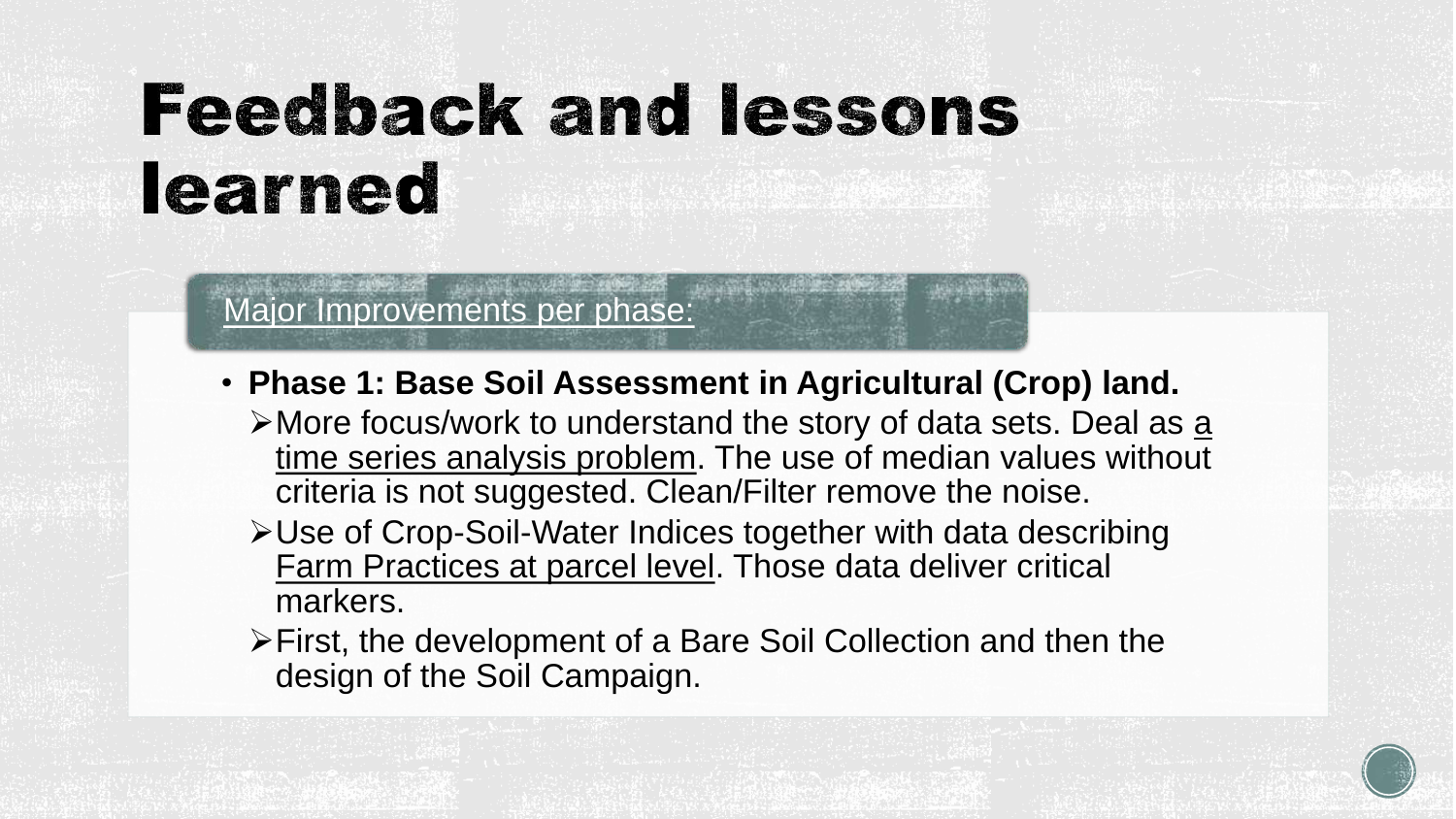# **Feedback and lessons** learned

### Major Improvements per phase:

- **Phase 2: Modeling.**
	- ➢The number of needed sampling data increases with the coverage area. How? Is it possible to enrich our training set with other training sets? How can we support SSL data sharing?
	- ➢Use Phase 1 products (Bare Soil Collection) and other auxiliary data to optimize the sitting process.
	- ➢Apply "Smart Ways" to link sampling data with the Bare Soil Collection. Its not a one-to-one mapping because one sampling point may have many reflectance signatures.

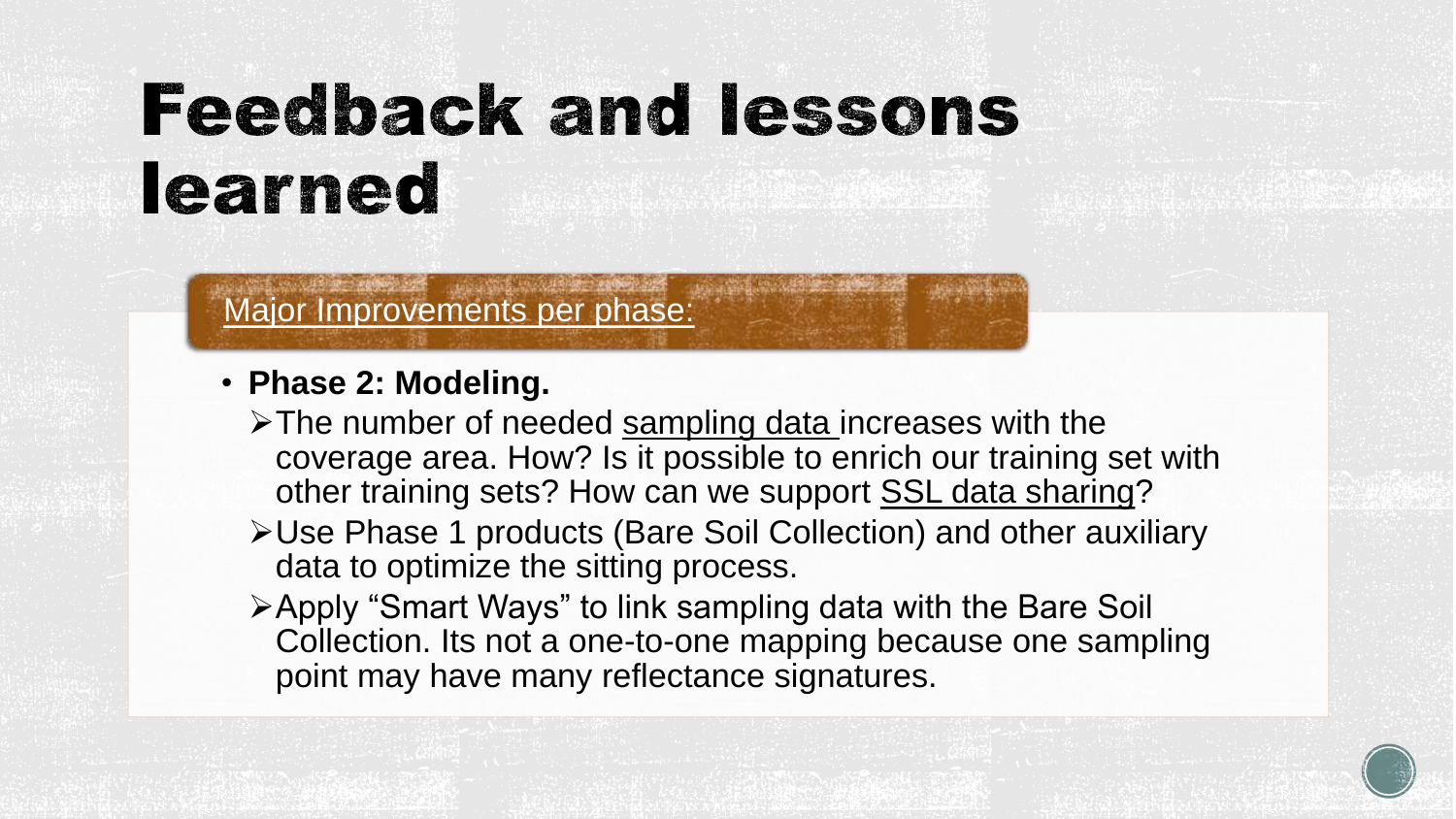# **Feedback and lessons** learned

### Major Improvements per phase:

- **Phase 3: Model Deployment (+Service Business Logic)**
	- ➢Comparing with Smart Farming, at CAP the annual SOC monitoring, at parcel level, requires higher accuracy. How to inherit the accuracy of the model to the map products? It's a challenge.

➢Use of SOC Classes instant of actual SOC model predictions?

➢How to deal with ML black boxes? As humans we want to understand how it works. Develop and Provide a CAP service logic.

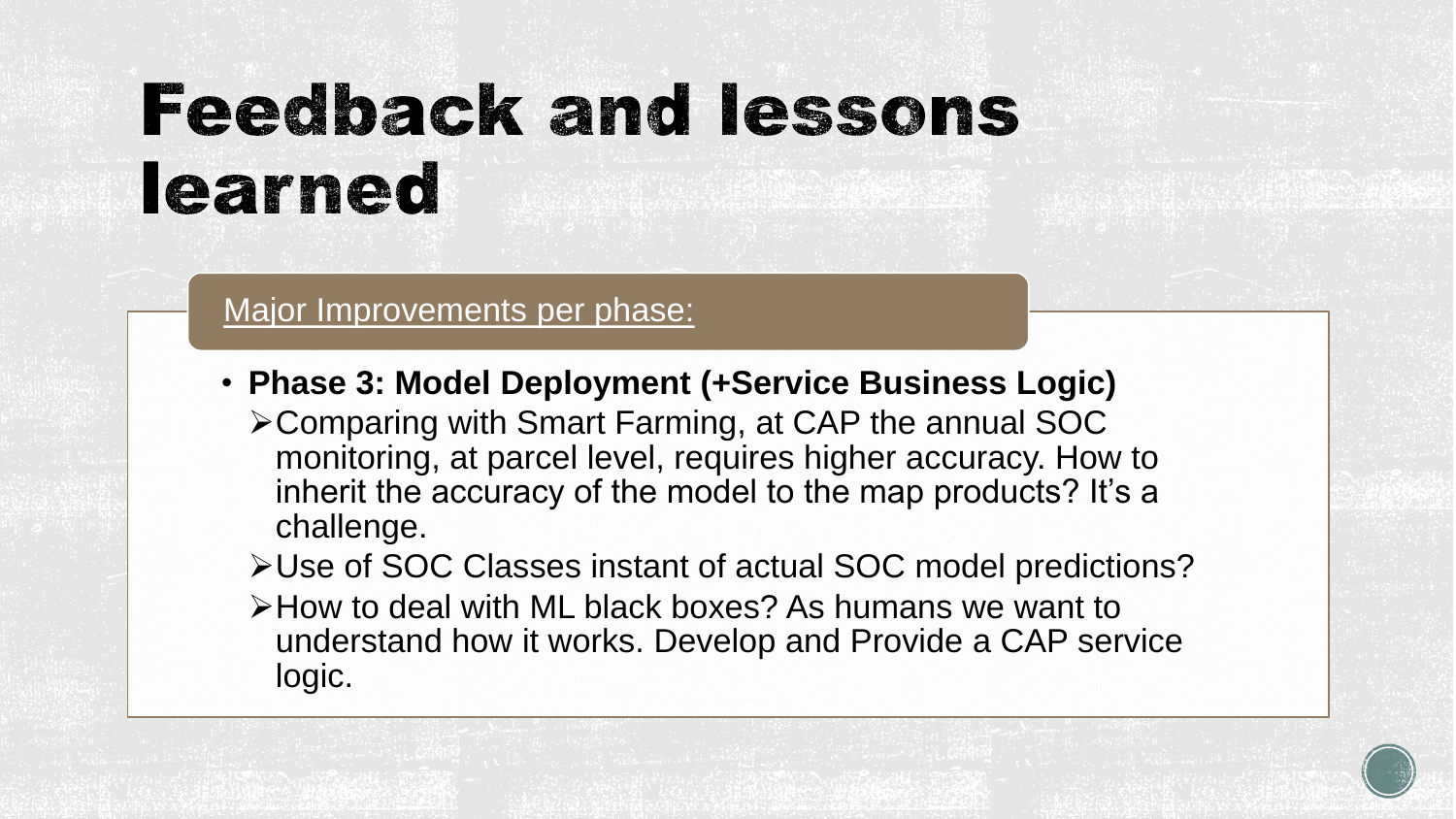

#### Flemish C-Monitoring network





- **Phase 1: Use of Hyperspectral** imagery (EnMAP, not within ENVISION).
- **Phase 1**: Work more on development of Bare Soil Collection, however this approach have limitations.
- **Phase 2: Use as markers data** describing Farm management practices. With the support of DjustConnect (within ENVISION).
- **Phase 2: Use of Model Sharing** practices to overcome Data Sharing barriers (DjustConnect Data Space + Federated AI).
- **Phase 2 & 4: Use C-Monitoring** data (try within ENVISION).
- **Phase 3: Identify within** ENVISION together with LV and LC, compatible ways to the CAP needs, to deliver the modeling results.